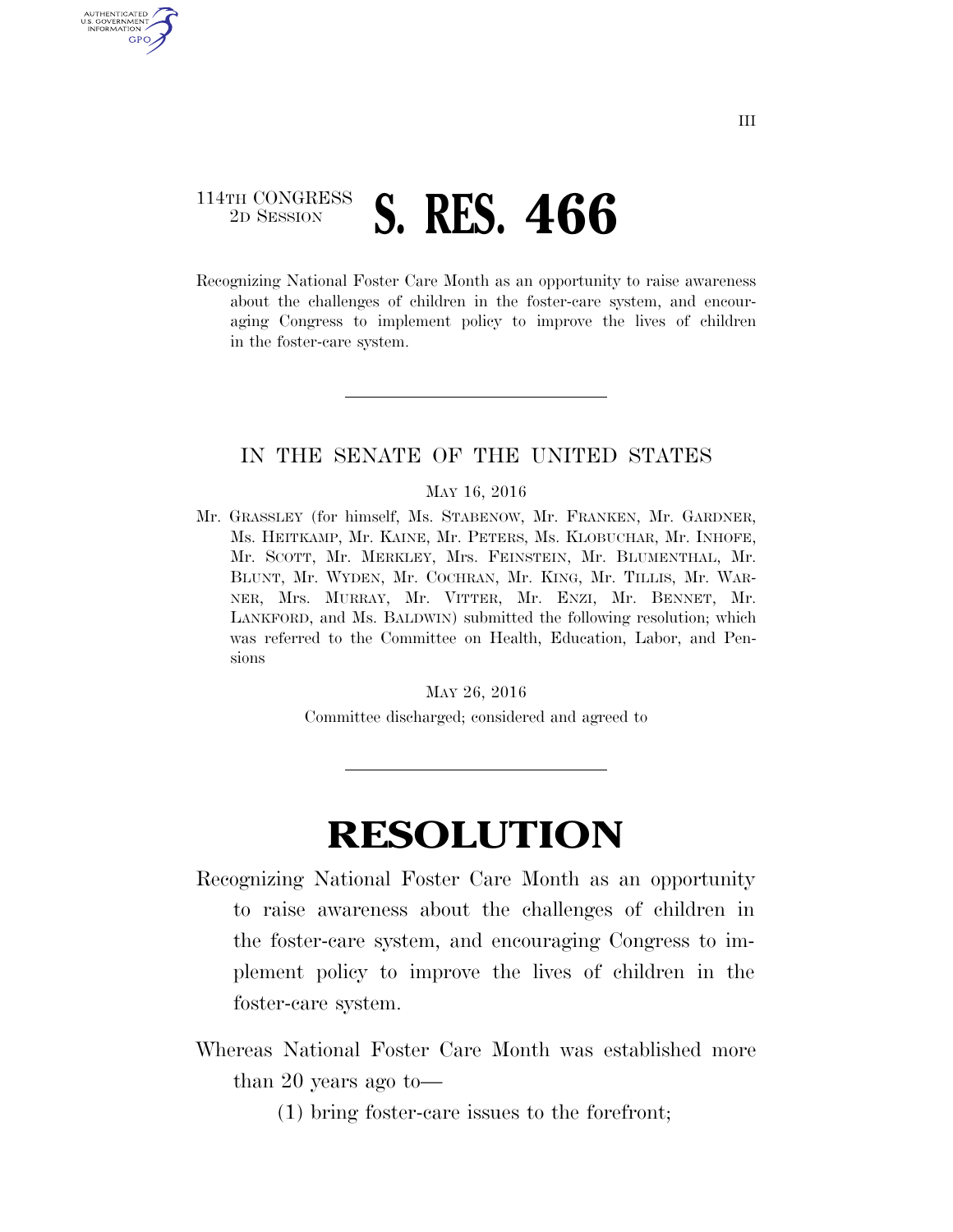(2) highlight the importance of permanency for every child; and

(3) recognize the essential role that foster parents, social workers, and advocates have in the lives of children in foster care throughout the United States;

- Whereas all children deserve a safe, loving, and permanent home;
- Whereas the primary goal of the foster-care system is to ensure the safety and well-being of children while working to provide a safe, loving, and permanent home for each child;
- Whereas there are approximately 415,000 children living in foster care;
- Whereas there were approximately 255,000 youth that entered the foster-care system in 2014, while over 107,500 youth were eligible and awaiting adoption at the end of 2014;
- Whereas children of color are more likely to stay in the foster-care system for longer periods of time and are less likely to be reunited with their biological families;
- Whereas foster parents are the front-line caregivers for children who cannot safely remain with their biological parents and provide physical care, emotional support, education advocacy, and are the largest single source of families providing permanent homes for children leaving foster care to adoption;
- Whereas children in foster care who are placed with relatives, compared to children placed with nonrelatives, have more stability, including fewer changes in placements, have more positive perceptions of their placements, are more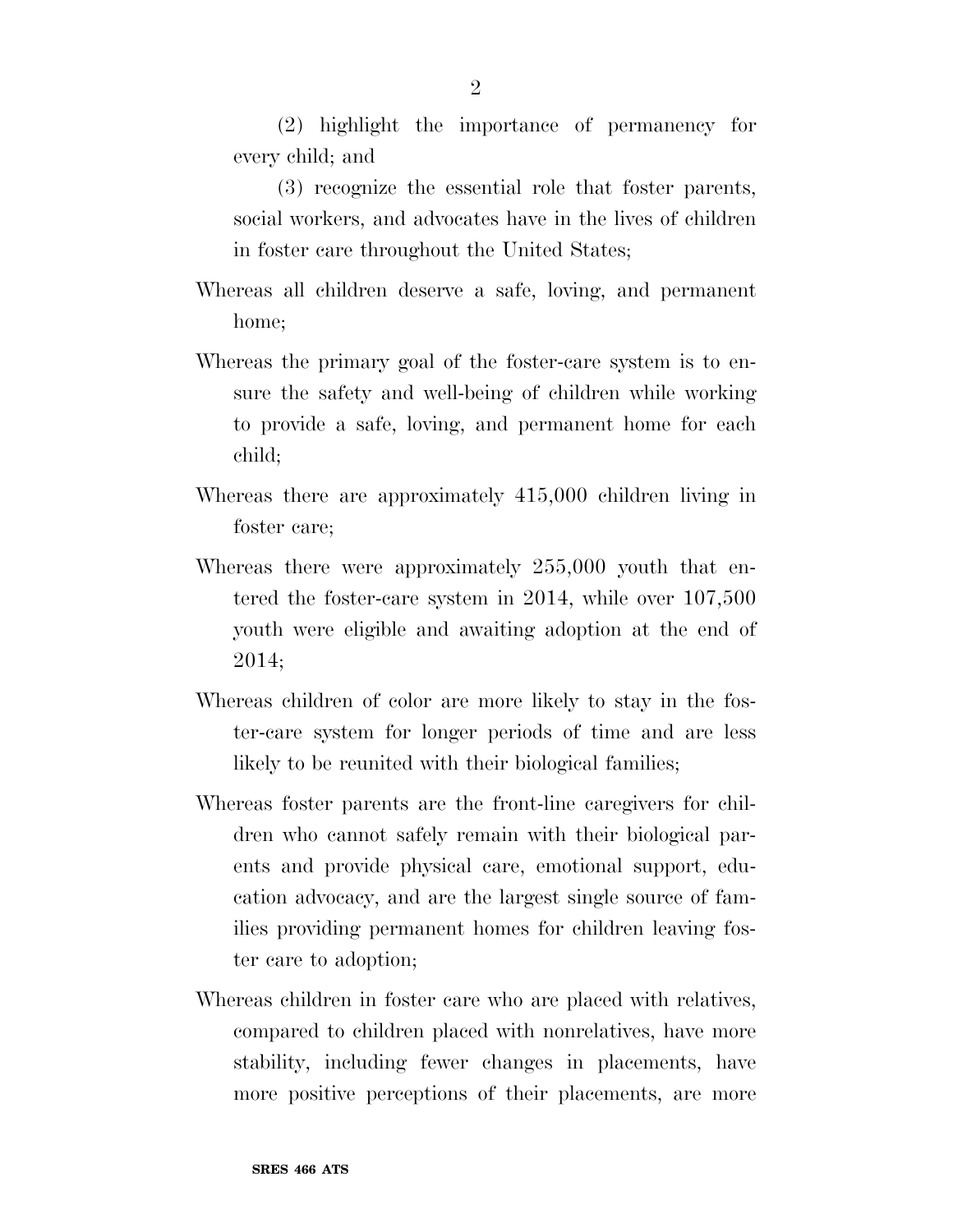likely to be placed with their siblings, and demonstrate fewer behavioral problems;

- Whereas some relative caregivers receive less financial assistance and support services than do foster caregivers;
- Whereas recent studies show foster children enrolled in Medicaid were prescribed antipsychotic medications at nearly 4 times the rate of other children receiving Medicaid;
- Whereas youth in foster care are much more likely to face educational instability with 65 percent of former foster children experiencing at least 7 school changes while in care;
- Whereas an increased emphasis on prevention and reunification services is necessary to reduce the number of children that are forced to remain in the foster-care system;
- Whereas more than 22,000 youth "age out" of foster care without a legal permanent connection to an adult or family;
- Whereas the number of youth who age out of foster care has steadily increased for the past decade;
- Whereas foster care is intended to be a temporary placement, but children remain in the foster-care system for an average of 2 years;
- Whereas children in foster care experience an average of 3 different placements, which often leads to disruption of routines and the need to change schools and move away from siblings, extended families, and familiar surroundings;
- Whereas children entering foster care often confront the widespread misperception that children in foster care are disruptive, unruly, and dangerous, even though placement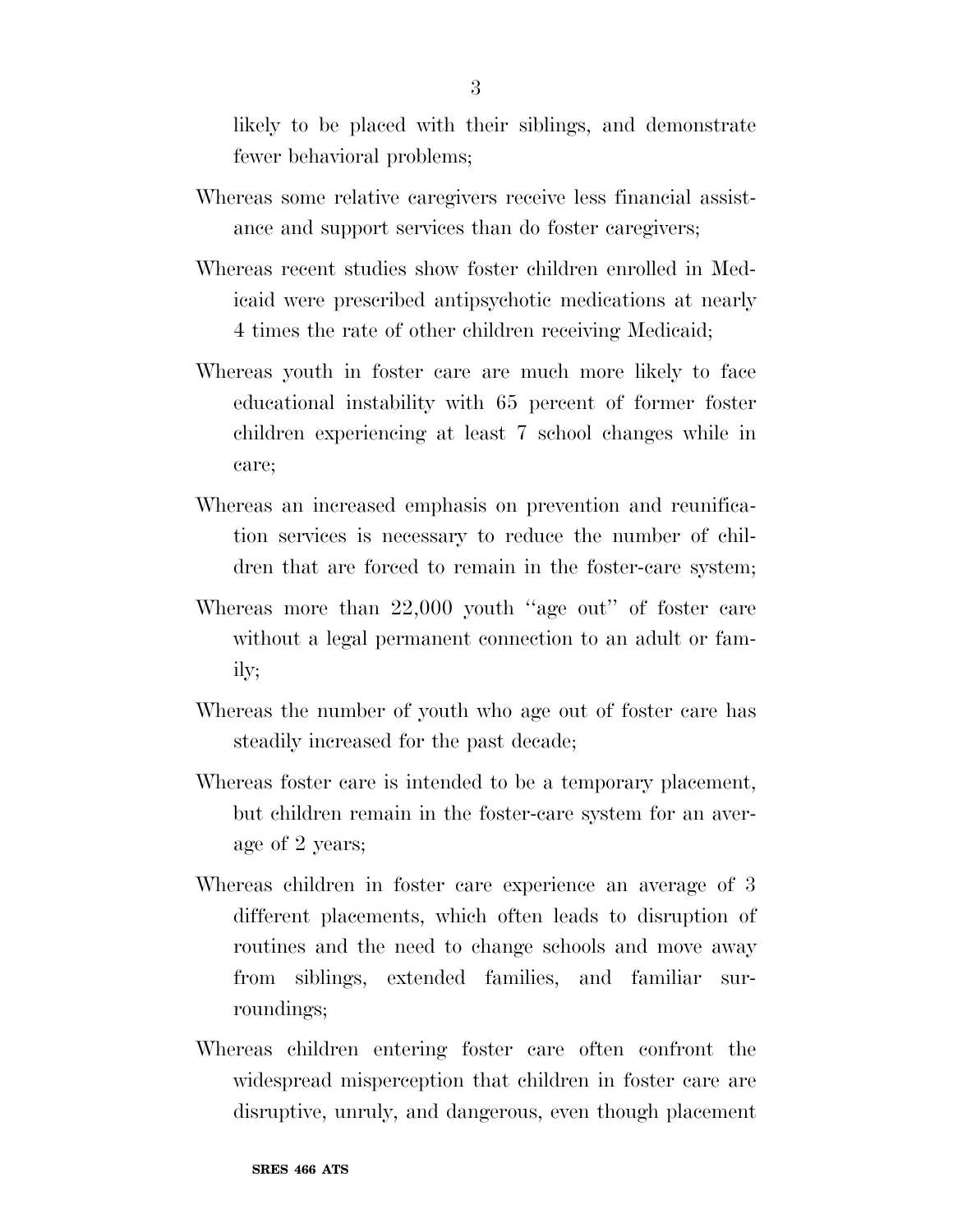in foster care is based on the actions of a parent or guardian, not the child;

- Whereas children who age out of foster care lack the security or support of a biological or adoptive family and frequently struggle to secure affordable housing, obtain health insurance, pursue higher education, and acquire adequate employment;
- Whereas on average, 8.5 percent of the positions in child protective services remain vacant;
- Whereas due to heavy caseloads and limited resources, the average tenure for a worker in child protection services is just 3 years;
- Whereas States, localities, and communities should be encouraged to invest resources in preventative and reunification services and postpermanency programs to ensure that more children in foster care are provided with safe, loving, and permanent placements;
- Whereas Federal legislation over the past 3 decades, including the Adoption Assistance and Child Welfare Act of 1980 (Public Law 96–272), the Adoption and Safe Families Act of 1997 (Public Law 105–89), the Fostering Connections to Success and Increasing Adoptions Act of 2008 (Public Law 110–351), the Child and Family Services Improvement and Innovation Act (Public Law 112– 34), and the Preventing Sex Trafficking and Strengthening Families Act (Public Law 113–183) provided new investments and services to improve the outcomes of children in the foster-care system;
- Whereas May 2016 is an appropriate month to designate as National Foster Care Month to provide an opportunity to acknowledge the accomplishments of the child-welfare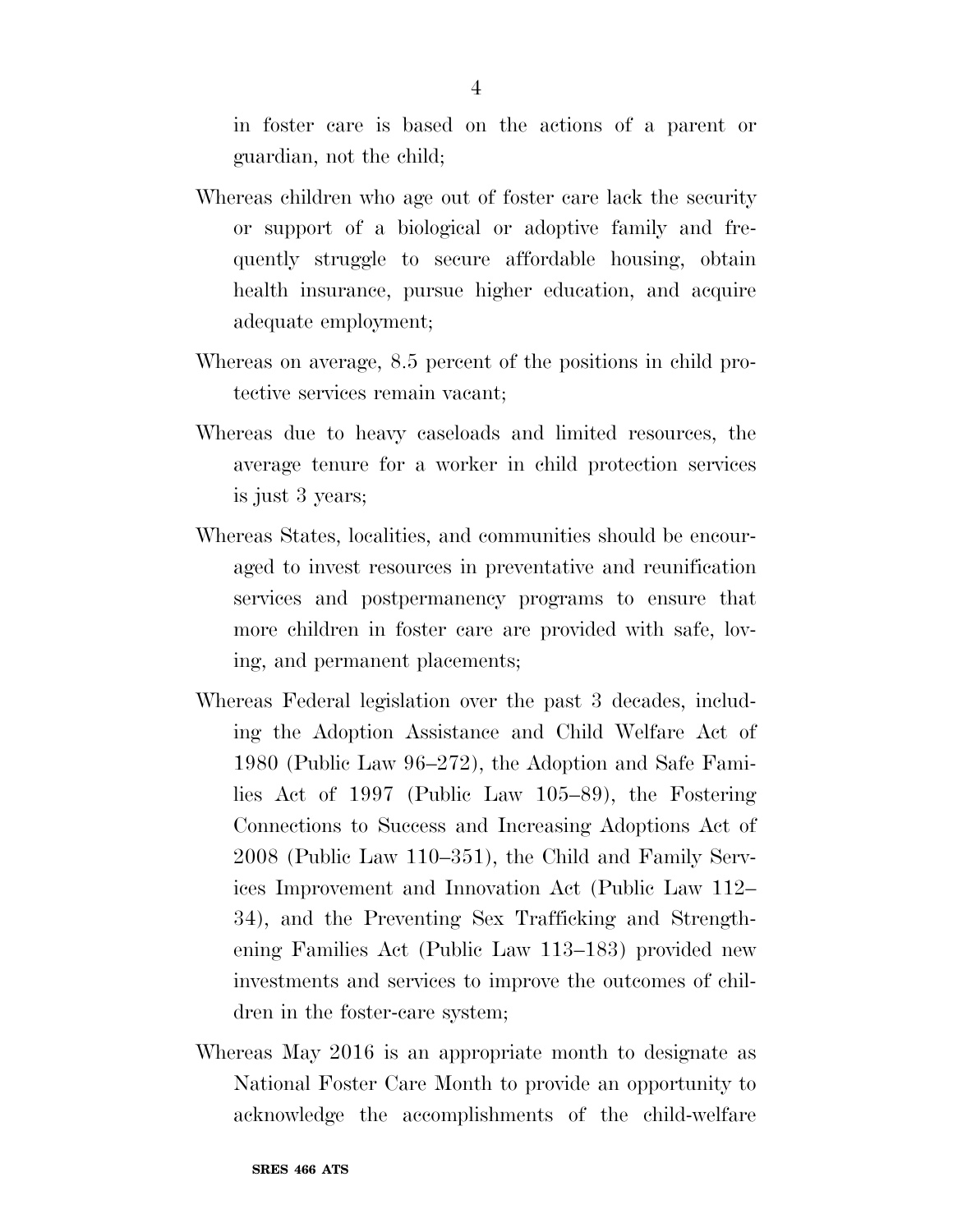workforce, foster parents, advocacy community, and mentors for their dedication, accomplishments, and positive impact they have on the lives of children; and

- Whereas much remains to be done to ensure that all children have a safe, loving, nurturing, and permanent family, regardless of age or special needs: Now, therefore, be it
	- *Resolved,* That the Senate—
- (1) supports the designation of National Foster Care Month;
- (2) recognizes National Foster Care Month as an opportunity to raise awareness about the chal- lenges that children face in the foster-care system; (3) encourages Congress to implement policy to improve the lives of children in the foster-care sys-
- tem;
- (4) acknowledges the special needs of children 11 in the foster-care system;
- (5) recognizes foster youth throughout the United States for their ongoing tenacity, courage, and resilience while facing life challenges;
- (6) acknowledges the exceptional alumni of the foster-care system who serve as advocates and role models for youth who remain in care;
- (7) honors the commitment and dedication of the individuals who work tirelessly to provide assist-